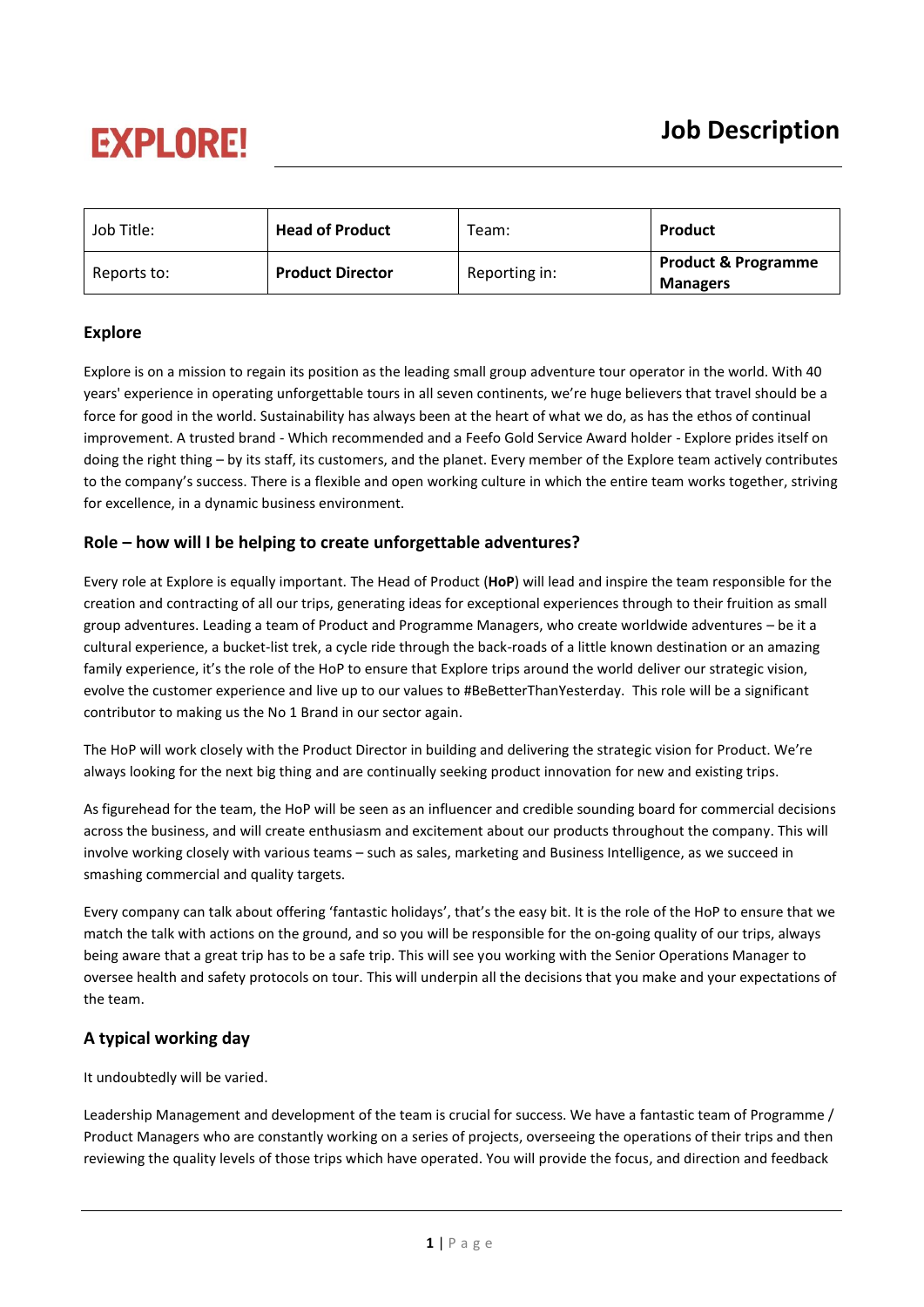for the team and be responsible for overall team deliverables. Your role is to ensure everyone understands why their roles matter and impact the bigger picture.

Some time will be spent meeting with your team on an individual basis to check in on their well being, personal development and team objectives.

Operating profitable trips is important, and so working with the team and Business Intelligence you'll ensure that we always have the right product on sale at the right price to deliver the right margin

On any day, you may find yourself speaking to one of our overseas suppliers for a number of reasons. It could involve complex contract negotiations, a quality review or just an 'it's been a while since we last caught up' chat.

We have lots of data coming through about our trips; you will be tasked with analysing these reports and then working with the team to address issues, make improvements or learning from where we are excelling and then replicating those successes throughout. Working with the Customer Relations team you will be tasked with ensuring that complaints are minimised.

There will be times in the year when you are completing specific tasks – for example putting together a schedule for a product launch or working on training trips for the Explore team. On other days you'll find yourself dealing with the completely unexpected as you'll be a key member of the crisis team.

You will spend some time presenting our product plans or launches to the Explore wider team at our Company monthly meetings, everyone loves to hear how our trips are performing and what's on the horizon.

### **Am I the right person for this role?**

We are looking for someone who has extensive travel experience, and has a deep commercial working knowledge of the small group adventure market. If you have worked as a Tour Leader in the past, that would be fantastic. A passion for sustainable travel, and a knowledge of what this means, is non-negotiable.

We operate in over 100 countries, and work with countless partners around the world, and so you must be able to celebrate diversity and be able to build great relationships with these world-wise partners.

This role would definitely suit someone who is curious, ambitious and quick to adapt. Change is a constant in the product sphere and so you should be someone who is able to objectively and respectfully innovate and challenge. You should be able to harness ideas that make sense, develop team members (at all levels), and have high and fair expecations of our business partners.

We're looking for someone who is able to bring new ideas to the table, is energetic, can influence people at all levels, a diplomat, an excellent negotiator and most importantly someone who gets things done. We welcome diverse thinking and people who can work out what doing the right thing is.

Usual requirements such as being someone who is both an independent thinker and a team player, and a person who can demonstrate a record of working to tight deadlines and working under pressure are essential traits for this role.

Whilst we work hard the company ethos is that we work in a place that is both positive and fun, and so it is essential that the successful candidate is able to fit into this environment.

The role will be a hybrid home/office working combined with overseas travel.

#### **Benefits**

Work life balance is important to us at Explore and so we are open to discussion on working hours. The role is full time 37.5 hours per week. We care about your output not when you do it. All we ask is that you come to the office 2 days a week for team meetings and to collaborate with others as and when we need you to.You will start with 25 days holiday